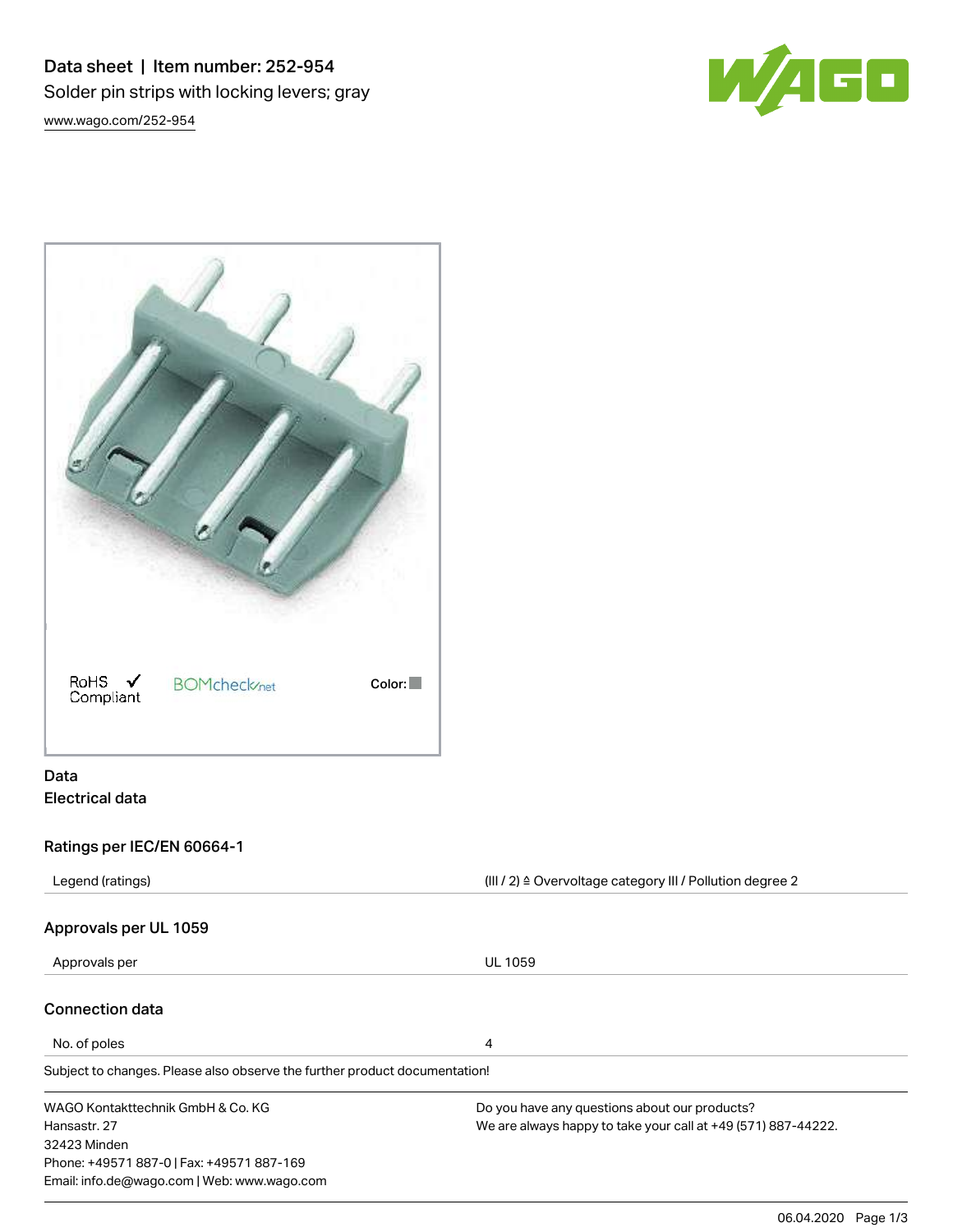[www.wago.com/252-954](http://www.wago.com/252-954)



| Number of connection types |  |
|----------------------------|--|
| Number of levels           |  |

### Geometrical Data

| Pin spacing                       | 3.5 mm / 0.138 inch         |
|-----------------------------------|-----------------------------|
| Solder pin length                 | 3.5 mm                      |
| Solder pin diameter               | 1 mm                        |
| Drilled hole diameter (tolerance) | $1.2$ <sup>(+0.05)</sup> mm |

### Mechanical data

| $\sim$ $\sim$<br>Sultanie<br>. | .<br>TOCK<br>wit |
|--------------------------------|------------------|
|                                |                  |

#### Plug connection

| Contact type (pluggable connector) | Male connector/plug |
|------------------------------------|---------------------|
| Connector connection type          | for PCBs            |
| Locking of plug-in connection      | locking lever       |

### PCB contact

| PCB contact | THT |
|-------------|-----|
|-------------|-----|

#### Material Data

| Color  | gray |
|--------|------|
| Weight |      |
| - -    | 0.5a |

## Commercial data

| Product Group      | 4 (Printed Circuit) |
|--------------------|---------------------|
| Packaging type     | <b>BOX</b>          |
| Country of origin  | CН                  |
| <b>GTIN</b>        | 4045454698188       |
| Customs Tariff No. | 85366990990         |

## **Counterpart**

# Downloads Documentation

Subject to changes. Please also observe the further product documentation!

WAGO Kontakttechnik GmbH & Co. KG Hansastr. 27 32423 Minden Phone: +49571 887-0 | Fax: +49571 887-169 Email: info.de@wago.com | Web: www.wago.com

Do you have any questions about our products? We are always happy to take your call at +49 (571) 887-44222.